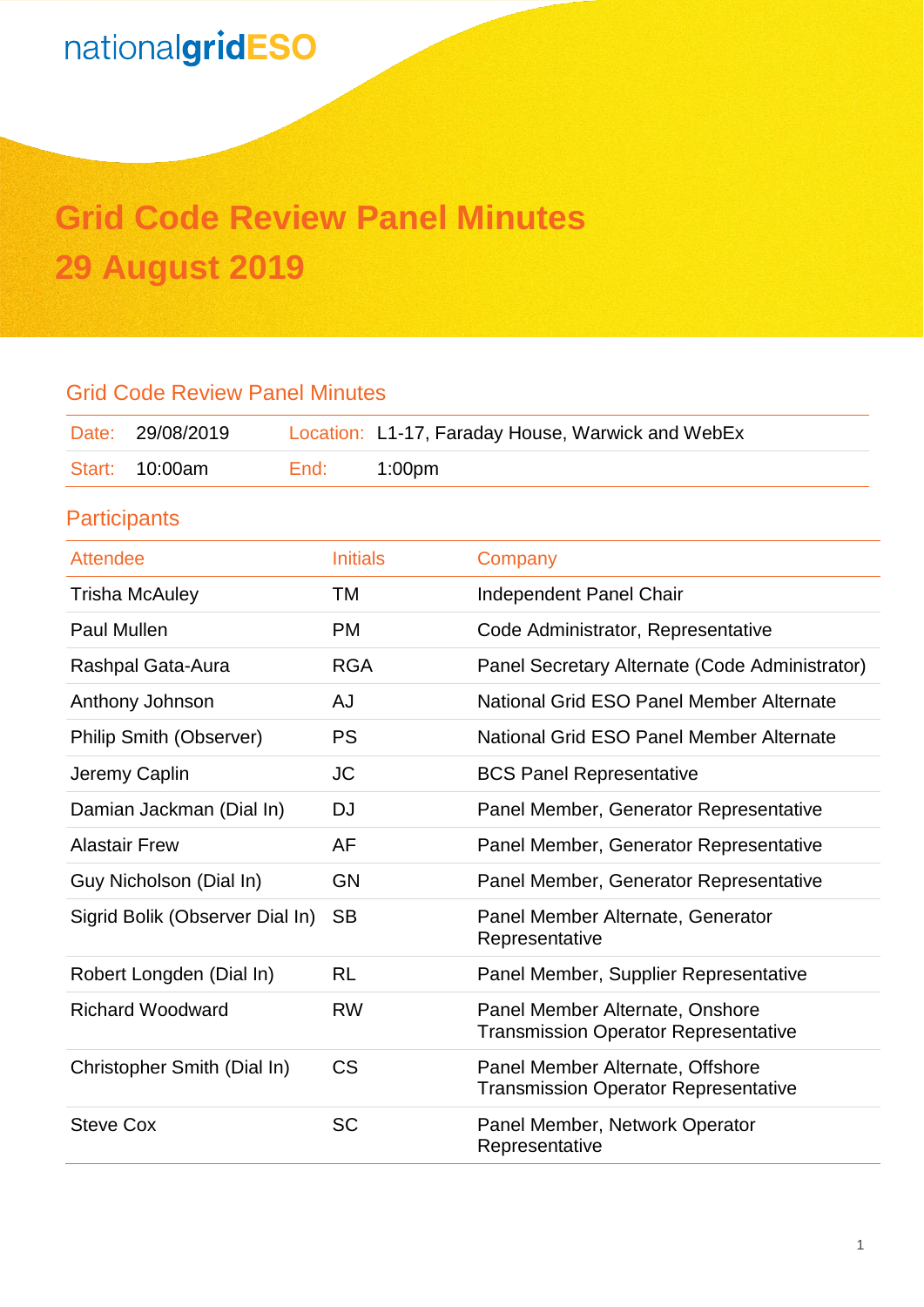| Alan Creighton                     | AC              | Panel Member, Network Operator<br>Representative              |
|------------------------------------|-----------------|---------------------------------------------------------------|
| <b>Gurpal Singh</b>                | GS              | <b>Authority Representative</b>                               |
| Nadir Hafeez (Observer Dial<br>ln) | <b>NH</b>       | Authority                                                     |
| Milo Paris-Jones                   | <b>MPJ</b>      | Proposer of GC0130 National Grid ESO                          |
| Williams Jones                     | WJ              | Proposer of GC0130 National Grid ESO                          |
| Jian Sun                           | <b>JS</b>       | Proposer of GC0130 National Grid ESO                          |
| Colm Murphy (part-meeting)         | <b>CM</b>       | National Grid ESO Panel Member                                |
| <b>Apologies</b>                   | <b>Initials</b> | Company                                                       |
| Emma Hart                          | EH              | Panel Secretary (Code Administrator)                          |
| Joseph Underwood                   | JU              | Panel Member, Generator Representative                        |
| Ross McGhin                        | <b>RM</b>       | Panel Member, Onshore Transmission Operator<br>Representative |

### 1. Introductions and Apologies for Absence

- 7246. TM opened the Grid Code Review Panel ("the Panel") meeting with introductions and acknowledged the advance apologies received from the following Panel members: -
	- 1. Emma Hart (Panel Technical Secretary, Code Administrator)
	- 2. Ross McGhin (Panel Member, Onshore Transmission Operator Representative)
	- 3. Joseph Underwood (Panel Member, Generator Representative)

#### **Brief Overview by Colm Murphy (CM) on the 9 August 2019 Power Cut**

- 7247. CM addressed the Panel to provide a quick overview on 9 August 2019 power cut.
- 7248. CM advised the Panel that it would not be appropriate to comment beyond what has already been published in the interim report. He told the Panel that the team are working to put together a final report which will be submitted to Ofgem on 6 September 2019.
- 7249. CM went on to inform the Panel that any input from the Panel, highlighting areas of concern or gaps that may be apparent on the interim report is valuable. All relevant feedback is welcomed and will be passed onto the team carrying out the investigation. This information can be submitted the Grid Code mailing box: [-.box.grid.code@nationalgrideso.com.](mailto:.box.grid.code@nationalgrideso.com)
- 7250. CM further went on to state that some valuable points have been raised by the Panel and that the Panel will have a role to play once the investigations were complete. When the final report is published, and is in the public domain National Grid ESO would work with the Panel members in this respect and agreed to provide a further update at the next GCRP.
- 7251. The Chair reminded the Panel that it was not part of the reporting and accountability arrangements for the outage which lay with Ofgem and the Government, notwithstanding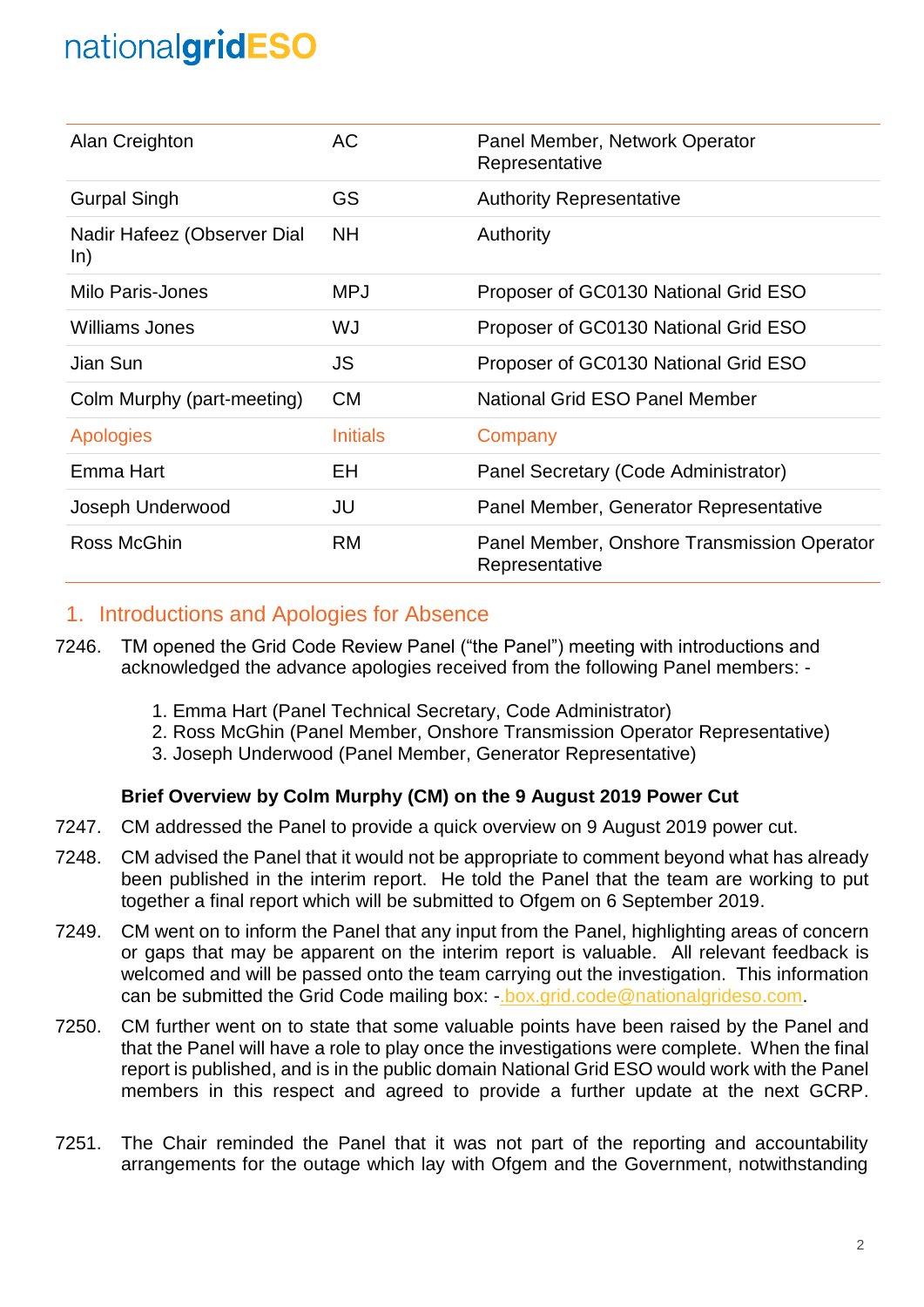the fact that the outcomes of the investigations may have, in due course, implications for the Grid Code and for the Panel to consider.

- 7252. **Action 278:** Code Administrator to investigate and confirm if the 5 actions raised against the GCRP regarding the 27 May 2008 incident were delivered.
- 7253. The Panel enquired, in light of the power cut on 9 August, whether or not the ESO should be doing anything differently as part of the Emergency and Restoration Code implementation, and opening this up more widely to others, particularly Storage and not just CUSC Parties. A further question was posed as to whether ESO were comfortable with running the Code Administrator Consultations for GC0125, GC0127 and GC0128 during the reporting period. The ESO is committed to meeting the compliance date of 18 December 2019 rather than opening this much wider and risking this compliance date.
- 7254. **Action 279:** Code Administrator to clarify ESO position on running the Code Administrator Consultations for GC0125, GC0127 and GC0128 during the reporting period**.**

### 2. Approval of Minutes from Previous Meeting

7255. The Panel approved the draft minutes from the Panel held on 30 July 2019 as a correct record of the meeting subject to minor amendments raised by AC (*Post Meeting Note: these have now been received)* and can be found by following this link:

[https://www.nationalgrideso.com/codes/grid-code/meetings/grid-code-panel-29-august-](https://www.nationalgrideso.com/codes/grid-code/meetings/grid-code-panel-29-august-2019)[2019](https://www.nationalgrideso.com/codes/grid-code/meetings/grid-code-panel-29-august-2019)

#### 3. Review of Actions

7256. The Panel reviewed the open actions from the meeting held on 30 July 2019 which can be found on the Actions Log by following the link below:-

[https://www.nationalgrideso.com/codes/grid-code/meetings/grid-code-panel-29-august-](https://www.nationalgrideso.com/codes/grid-code/meetings/grid-code-panel-29-august-2019)[2019](https://www.nationalgrideso.com/codes/grid-code/meetings/grid-code-panel-29-august-2019)

#### 4. Chair Update

7256. The Chair had no updates.

#### 5. Authority Decisions

7257. There were no Authority decisions made since the last Panel.

#### 6. New Modifications

7258. One new Grid Code Modification was raised at the Panel meeting and was presented by William Jones. This was **GC0130 'OC2 Change for simplifying 'output useable' data submission and utilising REMIT data'.** 

Full details of this modification can be found by following this link:-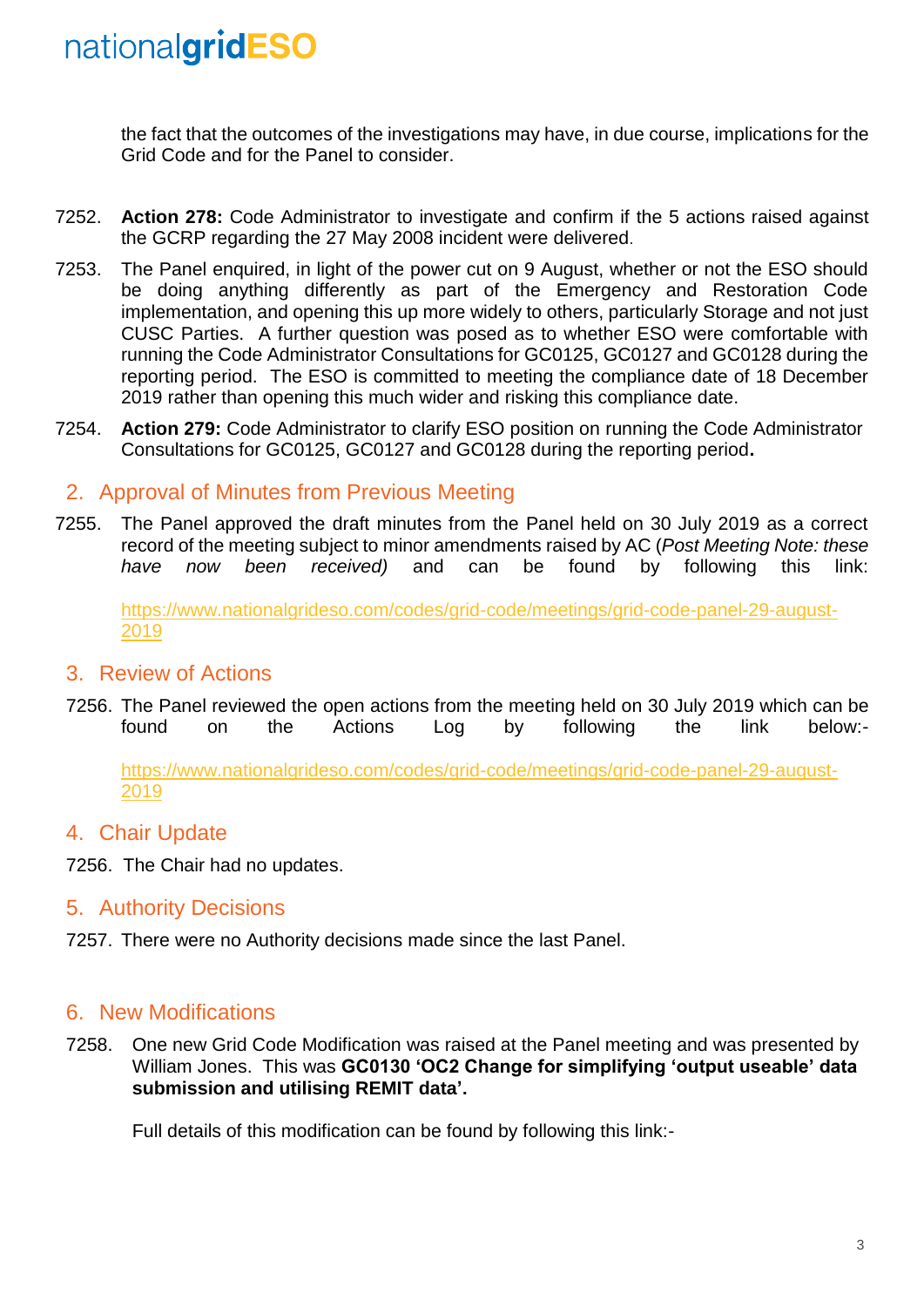[https://www.nationalgrideso.com/codes/grid-code/modifications/gc0130-oc2-change](https://www.nationalgrideso.com/codes/grid-code/modifications/gc0130-oc2-change-simplifying-output-useable-data-submission-and)[simplifying-output-useable-data-submission-and](https://www.nationalgrideso.com/codes/grid-code/modifications/gc0130-oc2-change-simplifying-output-useable-data-submission-and)

7259. Following the presentation of GC0130, Panel members raised a number of questions, some of which would need to be considered by a workgroup.

Key issues raised were:

(1) Whether this Modification would potentially disadvantage smaller suppliers? (2) Would parties signing up to REMIT also unintentionally be subject to addition regulatory requirements;

- (3) Panel Members proposed minor changes to legal text; and
- (4) Panel Members raised concern on impacts on the Balancing and Settlement Code.
- 7260. The Panel unanimously agreed that GC0130 should be progressed as a Self-Governance modification with one Workgroup.
- 7261. **Action 281:** Code Administrator to send out email request for Workgroup nominations and set up the meeting. (*Post Meeting Note: Sent out 3 September 2019, Workgroup proposed for 1 October 2019)*
- 7262. The Panel agreed the Terms of Reference for GC0130 which can be found by following this link along with the proposal form:-

[https://www.nationalgrideso.com/codes/grid-code/modifications/gc0130-oc2-change](https://www.nationalgrideso.com/codes/grid-code/modifications/gc0130-oc2-change-simplifying-output-useable-data-submission-and)[simplifying-output-useable-data-submission-and](https://www.nationalgrideso.com/codes/grid-code/modifications/gc0130-oc2-change-simplifying-output-useable-data-submission-and)

#### 7. In Flight Modifications

7263. PM provided the progress of the in-flight Modifications since the last Panel in July 2019. The in-flight Modifications can be found within the Grid Code Panel papers pack on the National Grid ESO website via the following link:

[https://www.nationalgrideso.com/codes/grid-code/meetings/grid-code-panel-29-august-](https://www.nationalgrideso.com/codes/grid-code/meetings/grid-code-panel-29-august-2019)[2019](https://www.nationalgrideso.com/codes/grid-code/meetings/grid-code-panel-29-august-2019)

- 7264. The updates provided included discussion on GC0127/128 where PM confirmed that the Workgroup vote has now been completed and the Workgroup Report will be issued to Panel on 3 September 2019 to allow Panel to review ahead of the Special Panel on 10 September 2019).
- 7265. PM also presented an update on **GC0129: 'Updating references to Engineering Recommendation G5'.** The Grid Code Modification will be sent for Code Administrator Consultation once the Distribution Code solution has been finalised. SC confirmed the latest position and confirmed that G5/5 would only apply to new parties signing connection agreements after March 2020. Ofgem expressed a desire to assess the Final Modification Reports of the Distribution Modification and GC0129 together. Although there will be a smalltime lag, the Panel agreed that GC0129 Draft Final Modification Report should be presented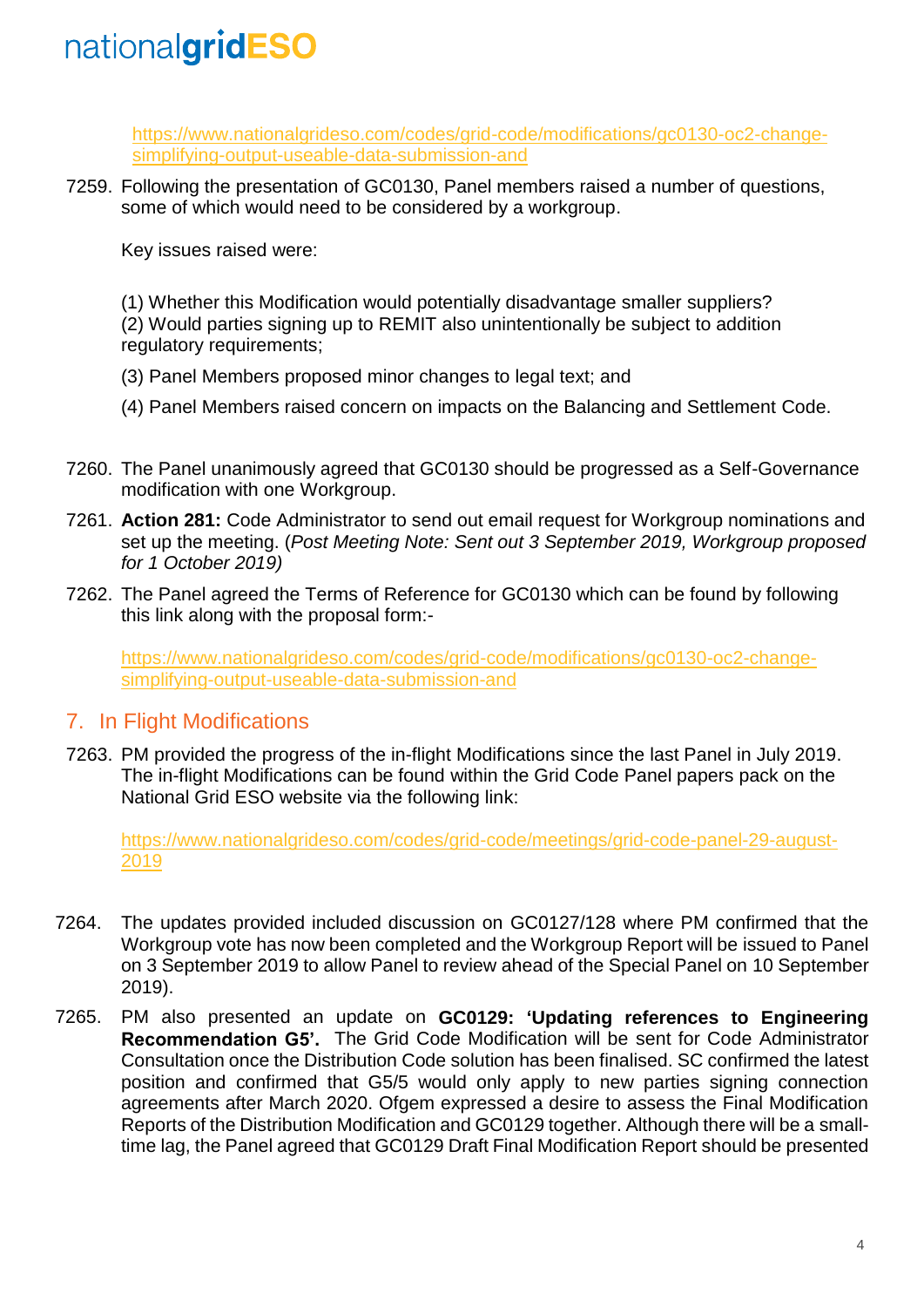*form on website)*

to the GCRP at the usual October GCRP rather than the Special Panel on 14 October 2019. GS confirmed that Ofgem was content with this arrangement.

- 7266. GN added that the title of the GC0129 Modification Proposal is confusing and proposed to suggest wording to clarify this.
- 7267. **Action 280:** GN to forward to all Panel members (a) the proposed change to the title of the GC0129 modification **from '**Updating references to Engineering Recommendation G5' **to** 'Updating to Engineering Recommendation G5/5 – Harmonics (*Post Meeting Note: Completed)* (b) The Code Administrator to change the title, or if not allowed under the governance rules, add clarification text to the proposal form or the website to make clear what this modification is seeking to achieve. (*Post Meeting Note: We will change title of proposal*
- 7268. As part of update on GC0103, the Code Administrator took away the action below:
- 7269. **Action 282:** Code Administrator (PM) to contact Ben Pirie of Ofgem who is dealing with GC0103 modification to join the Workgroup to provide some further clarity.
- 7270. As part of update on GC0126, the ESO agreed to liaise with Elexon to discuss both the legal text changes kindly proposed by JC and implementation dates
- 7271. **Action 283:** AJ to review the Legal Text and provide comments to JC week commencing 02 September 2019.
- 7272. PM shared the Grid Code "Dashboard" with the Panel to provide clarity on the position/status of the modifications month on month. This slide (18) is contained in the Panel Pack and can be viewed via the following link:

[https://www.nationalgrideso.com/codes/grid-code/meetings/grid-code-panel-29-august-](https://www.nationalgrideso.com/codes/grid-code/meetings/grid-code-panel-29-august-2019)[2019](https://www.nationalgrideso.com/codes/grid-code/meetings/grid-code-panel-29-august-2019)

#### 8. Discussions on Prioritisation

- 7273. The Panel reviewed the prioritisation stack and agreed that the GC0130 modification should be placed nearer to the top of the stack and progressed swiftly, as discussed, as it needs to be implemented for Q1 2020.
- 7274. GN challenged whether GC0105 and GC0109 should also be moved up the stack. Panel agreed that these modifications should remain in their current position, noting that a clear way forward has already been agreed for both the modifications and there is little value in moving these higher up the stack.
- 7275. The Panel's rationale on the prioritisation stack is included to show transparency to industry members. The revised version of the prioritisation stack can be found via the following link:

<https://www.nationalgrideso.com/codes/grid-code/meetings/grid-code-panel-29-august-2019>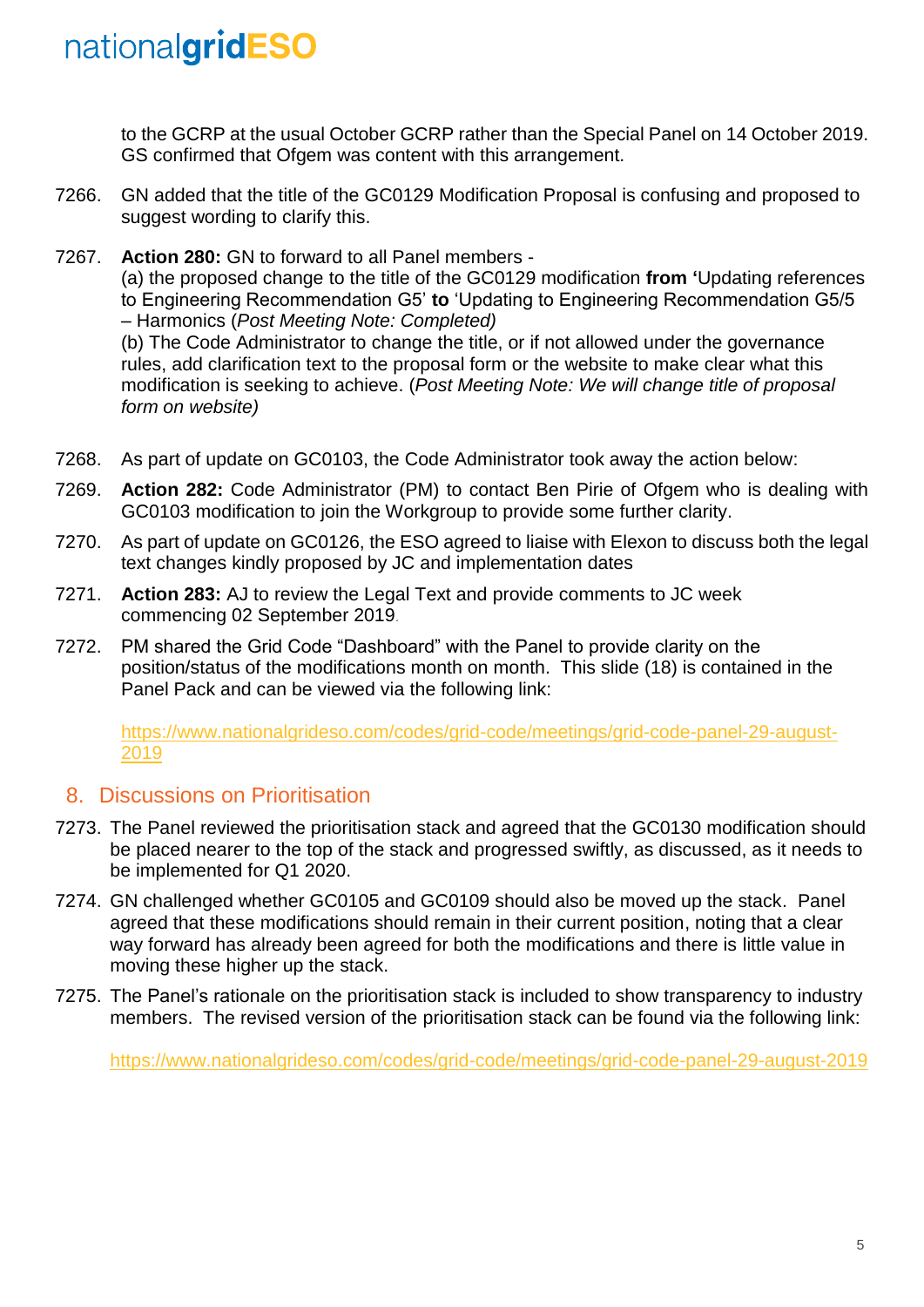9. Break

### 10. Workgroup Reports

- 7276. PM presented the workgroup report on **GC0125 'EU Code Emergency & Restoration: Black Start testing requirements for Interconnectors'.** The Panel agreed that the Workgroup had met its Terms of Reference and that this Modification would now go to Code Administrator Consultation. After discussion on the duration of the Code Administrator Consultation, it was agreed that this should be open for 15 working days which means that the Draft Final Modification Report for GC0125 will now be presented at the Special Panel on 14 October 2019 alongside GC0127/128
- 7277. All **GC0125** related documents can be found on the National Grid ESO website via the following links.

[https://www.nationalgrideso.com/codes/grid-code/modifications/gc0125-eu-code](https://www.nationalgrideso.com/codes/grid-code/modifications/gc0125-eu-code-emergency-restoration-black-start-testing-requirements)[emergency-restoration-black-start-testing-requirements](https://www.nationalgrideso.com/codes/grid-code/modifications/gc0125-eu-code-emergency-restoration-black-start-testing-requirements)

#### 11.Reports to the Authority

7278. PM advised the Panel that no reports have been submitted to Authority since the last Panel meeting on 30 July 2019.

#### 12.Implementation Updates

7279. PM informed the Panel that **GC0123 'Clarifying references to NGET and Relevant Transmission Licensees'** will be implemented on 4 September 2019. Following the approval of GC0122 by the Panel as fast-track self-governance in March 2019, this modification is being raised to clarify to users certain functions performed by the Relevant Transmission Licensees as within the scope addressed by GC0122 and also to make other minor corrections indicated by the Panel.

Further information on this Modification can be found via the following link:

[https://www.nationalgrideso.com/codes/grid-code/modifications/gc0123-clarifying](https://www.nationalgrideso.com/codes/grid-code/modifications/gc0123-clarifying-references-nget-and-relevant-transmission-licensees)[references-nget-and-relevant-transmission-licensees](https://www.nationalgrideso.com/codes/grid-code/modifications/gc0123-clarifying-references-nget-and-relevant-transmission-licensees)

#### 13.Electrical Standards

7280. There were no new updates to the electrical standards.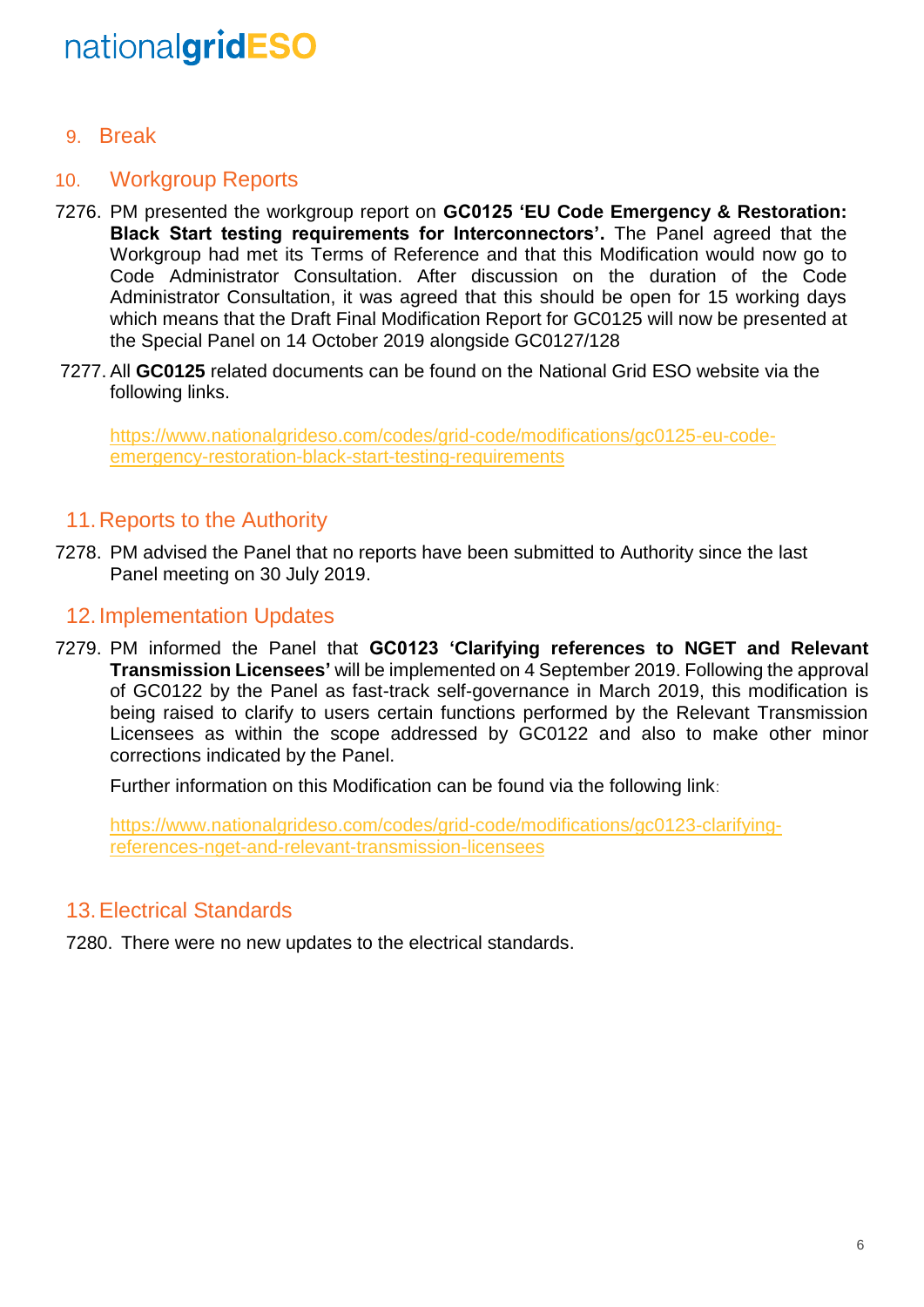### 14.Governance

7281. PM delivered a presentation on Governance under the headings: -

#### **Our commitments for the remainder of 2019.**

**Communicating our aspiration on number of workgroups to be held by Code Administration team per month.**

#### **Guidance on Proposal Forms.**

The presentation slides with full details can be found via the following link:

[https://www.nationalgrideso.com/codes/grid-code/modifications/gc0123-clarifying](https://www.nationalgrideso.com/codes/grid-code/modifications/gc0123-clarifying-references-nget-and-relevant-transmission-licensees)[references-nget-and-relevant-transmission-licensees](https://www.nationalgrideso.com/codes/grid-code/modifications/gc0123-clarifying-references-nget-and-relevant-transmission-licensees)

- 7282. PM provided clarity and reasoning behind the number of workgroups (cross code) that the Code Administrator aspire to hold per month going forward.
- 7283. PM advised the Panel that the Code Administrator would aspire to hold 8 -12 workgroups per month (the variation depending on resource availability) across the codes. PM added that, from the September Panel, the numbers of workgroups (and confirmation of those arranged) the Code Administrator intends to hold for the following 3 months would be communicated at Panel, which would allow Panel to challenge any gaps. Given that the Code Administrator is now planning to these numbers, PM reiterated that it was important that the Panel prioritised effectively as the Code Administrator will be using the Prioritisation stacks to determine which workgroups it holds. The benefits of this approach will be increased visibility for industry and ensuring resources across Code Administrator, ESO and industry are not overstretched, resulting in better quality workgroup inputs and outputs.
- 7284. PM also presented a forward look at which items the Code Administrator would be presenting at future Panels. This includes guidance on Panel Ways of Working and Workgroup Ways of Working, which includes a streamlined simpler to use Workgroup Report template. PM clarified that these are documents owned by the Code Administrator but welcomed Panel views on these. He presented initial thoughts on what would be contained in the Panel Ways of Working and Workgroup Ways of Working documents.

#### 15.Grid Code Development Forum

7285. PM advised the Panel that the GCDF was not held in August and that the next GCDF will be held on 12 September 2019. The agenda and papers for this meeting will shortly be available (on 5 September 2019) via the following link:

[https://www.nationalgrideso.com/codes/grid-code/meetings/gcdf-workgroup-day-12](https://www.nationalgrideso.com/codes/grid-code/meetings/gcdf-workgroup-day-12-september-2019) [september-2019](https://www.nationalgrideso.com/codes/grid-code/meetings/gcdf-workgroup-day-12-september-2019)

#### 16.Standing Items

#### 7286. **Distribution Code Panel**

There was no further update in relation to the Distribution Code to that provided earlier on